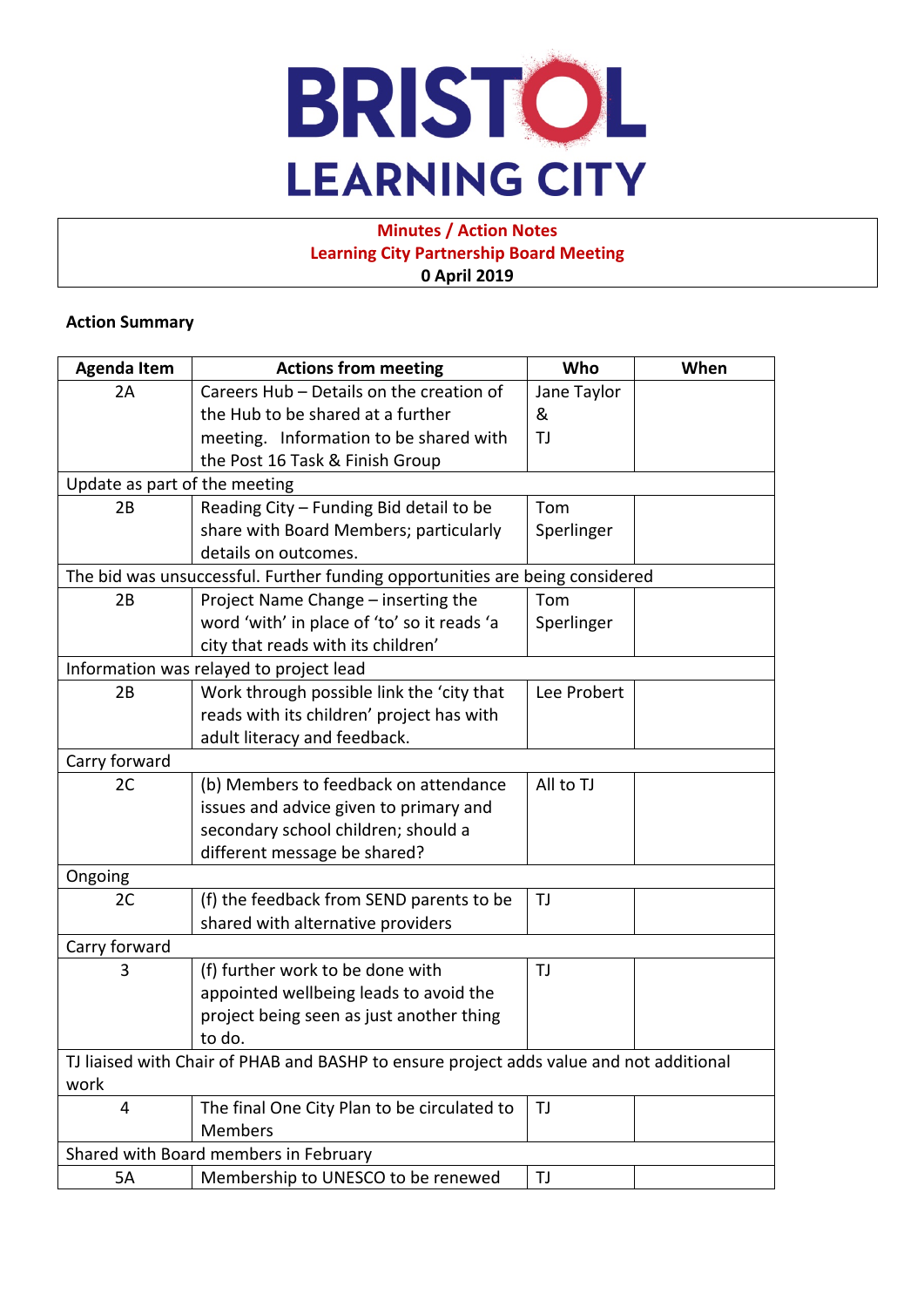| Completed and sent to UNESCO in March                                                         |                                            |         |  |  |  |
|-----------------------------------------------------------------------------------------------|--------------------------------------------|---------|--|--|--|
| 5A                                                                                            | Tom Sperlinger and Thomas Jarvis to        | TS & TJ |  |  |  |
|                                                                                               | discuss next conference in Columbia        |         |  |  |  |
| Discussions have been started, until further information has been released regarding the      |                                            |         |  |  |  |
| content of the conference no further work can be done                                         |                                            |         |  |  |  |
| 5В                                                                                            | Thomas Jarvis to provide a project outline | TJ      |  |  |  |
|                                                                                               | for a Learning City Festival event         |         |  |  |  |
| Survey has been distributed to partner agencies and learning providers in Bristol - report to |                                            |         |  |  |  |
| come to future Partnership Board meeting                                                      |                                            |         |  |  |  |
| 5C                                                                                            | Thomas Jarvis to provide a report to the   | ΤJ      |  |  |  |
|                                                                                               | Board on how to influence bids relating to |         |  |  |  |
|                                                                                               | the Board's theme/remit.                   |         |  |  |  |
| Verbal update in Board meeting                                                                |                                            |         |  |  |  |
| 5D                                                                                            | The Chair to liaise with Business          | AK & TJ |  |  |  |
|                                                                                               | lead/Youth lead/adult learning provider    |         |  |  |  |
|                                                                                               | on joining the Board.                      |         |  |  |  |
| Youth Mayor to attend future meetings as a Board member                                       |                                            |         |  |  |  |
|                                                                                               |                                            |         |  |  |  |

## **Attendees, Board members:**

Jim Bowyer, Bristol Hospital Education Special Partnership Chris Curling, Society of Merchant Venturers Councillor Anna Keen, Cabinet Member with responsibility for Education and Skills (Chair) Lee Probert, City of Bristol College Tom Sperlinger, University of Bristol

### **Apologies:**

Jon Angel, Bristol Secondary Head Teachers and Principals Association Jo Midgeley, University of the West of England Lawrence Pitt, Primary Heads Association

### **Other attendees:**

Claudette Campbell, Democratic Services Officer Thomas Jarvis Alan Stubbersfield, Interim Director: Education & Skills

# **1 WELCOME & APOLOGIES COUNCILLOR A KEEN**

Cllr Anna Keen opened the meeting and led introductions.

Special welcome extended to the Youth Mayor, Siena with Martin James, Youth and Community Worker

# **2 PROGRESS & DELIVERY**

### **2A LEARNING CITY PRIORITIES**

### **Post 16 Strategy**

*Summary of the task & finish group remit:*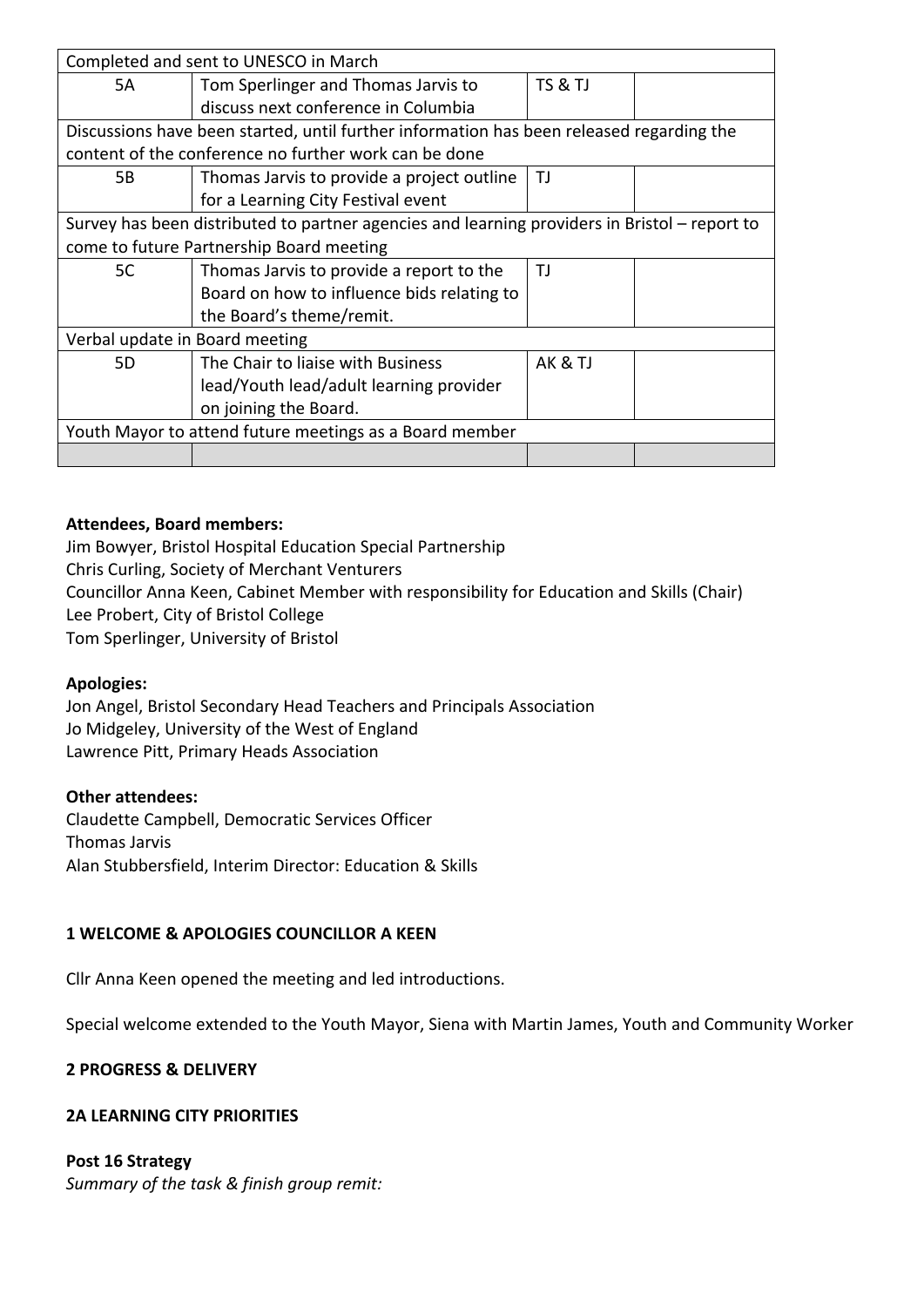The LCP Board has aareed to support a two vear project to help key partners work together to develop a *collaborative strategy to achieve a fundamental transformation of our post 16 offer to significantly improve our provision planning and outcomes. In our first research phase, the group is collecting evidence* against priority themes with a view to use our key findings to inform strategic plan priorities from 19/20. Lee Probert provided an update on the Post 16 Strategy task & finish group.

Highlighting the following:

- a. That the rationale for the geographical position on this provision was unclear; early findings indicate that schools took the decision on provision based on the availability of qualified teaching staff and funding; 6<sup>th</sup> form colleges concentrate their efforts on A-levels and progression to University; St Brendan's had a provision for level 3 learning;
- b. That there was a lack of provision to the East of the City; that the proposed new provision did not address this need.
- c. The next step is to examine the individual provisions in both the private and public sector; challenging the 'sovereignty' of individual providers may bring tension, as the question on the right provision in the right area now needs to considered;
- d. Student's narratives have been included to consider the advice given by institutions to them at pivotal points in their education progression decision making; students will be invited to complete surveys to share their stories; the survey will include older students to ensure the evidence considers a 'look back' element.
- e. Early findings are that many providers limit advice to students based on their own funding resource position; that there was competition between schools and colleges to retain good students and in some instance coloured the advice given to students.

The following was noted from the discussion that followed:

- f. Further explanation was sought on the group's next steps; which is to listen to young people, parents/parent carers on those wider issues that impact decision making on future study, such as transport; to also consider the lived experience of young people; to compare this data the views of the providers.
- g. A request was made that the group should seek contribution from students who have completed post 16 education to gain a full picture, for the 'look-back' exercise.
- h. It was noted that the evidence gathering supported the notion that all provision worked in an environment of competition with limited collaborative work. That there was concern that no overall authority would be able to own the outcomes from the working group.
- i. The Board was assured positives were arising from the evidence gathering work, that the research gatherings of representative from institutions had a positive unintentional consequence resulting in proposals for collaborative working and unified actions. An early suggestion is the use of a common application process so all young people @16 have a destination, similarly to the UCAS system.
- j. The Board was further assured that the output from this project will be available to inform the Regional School Commissioner and West of England Authority; to aid post 16 providers consider their provision referencing the evidenced based strategy from the report

# **Reading City**

The cloakroom library concept based on the Gothenburg model will be ready to launch in March 2019. This *model also features in the One City Plan.*

# **Tom Sperlinger provided a verbal update on progression:**

a. The Bid submitted for funding to support the expansion of the project was unsuccessful; other resources are being sought to expand the project; the cloakroom library has received a number of books and funding to resource it further is being sought.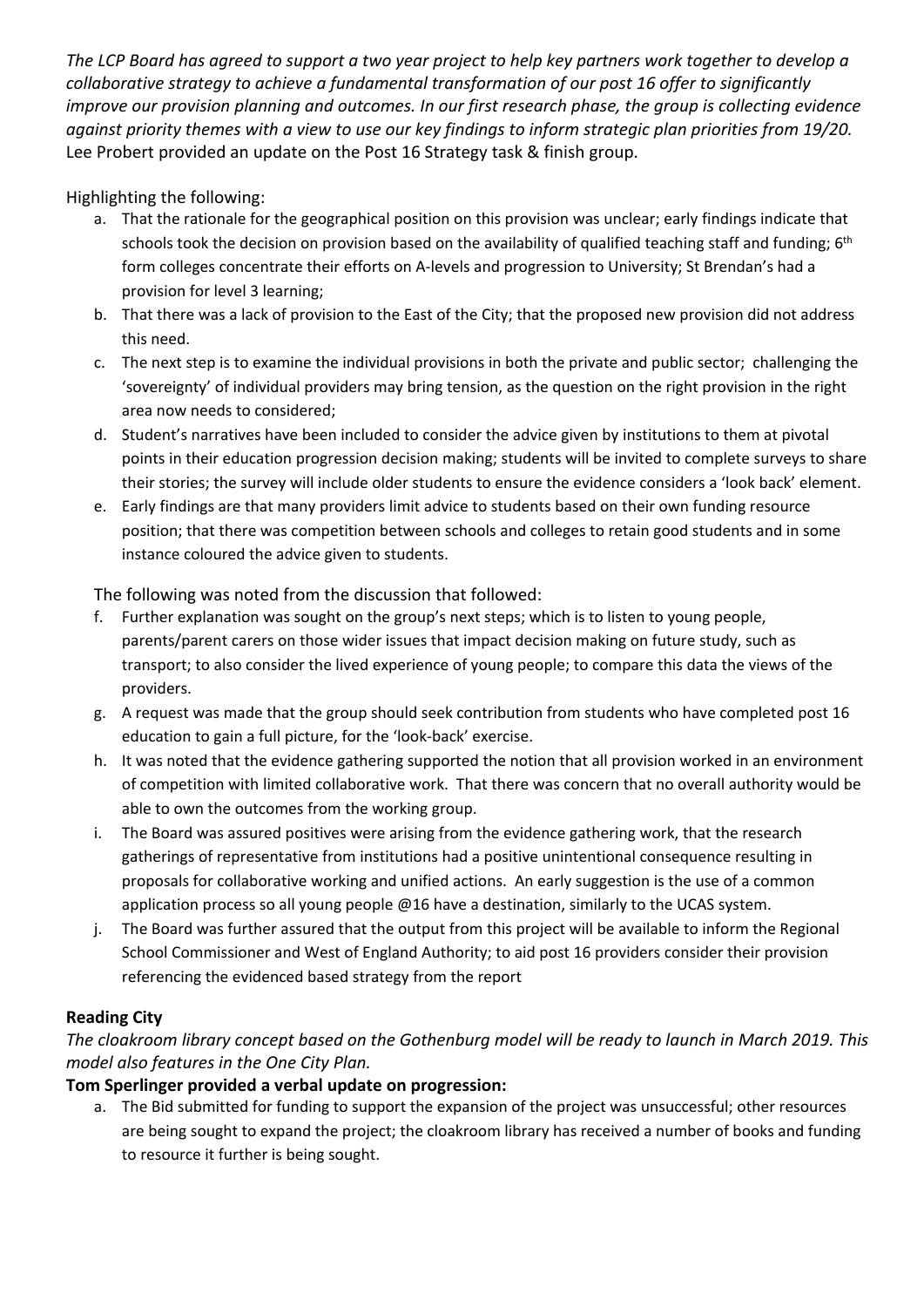- b. Literacy Hub to establish this would require an investment of £70K; Information to be circled on what this concept is.
- c. That there would be a re-think on cloakroom library set up whilst other funding opportunities is sought; suggested that links maybe formed with existing projects such as 'read aloud week' and 'adult literacy projects'
- d. Action: Jane Taylor to share information with Tom Sperlinger on adult literacy project.

## **Attendance**

There has been a significant amount of work in relation to attendance that has been started since the *beginning of the Academic Year 2018/19 led by Fiona Lightwood (Attendance Manager – Strategic* Planning). Although Fiona has now left the Local Authority, it is important that the work she initiated is *continued through a regular process of review planning and action.*

Cllr Anna Keen provided an updated:

- a. The 'Tool Kit' is being finalised before it is shared with providers; the intention is to share good practice; highlight repeat issues that schools need to address and provide guidance on how to manage them.
- b. The intention is the establishment of local workshops for information sharing with and by school attendance leads and to discuss the link with Safeguarding issues that often underpin the reasons for nonattendance of pupils.
- c. An early suggestion was the creation of an independent board outside the school system to liaise & support parents, who are shy of institutions.
- d. The Chair shared her concern that the project is drifting because the lead Officer who led this work is no longer with the Authority and has yet to be replaced.

The following was noted from the discussion that arose:

- e. The question was asked whether a student who is suspended is counted as a non-attender and it was confirm that it was. Similarly instances of absence result from chronic illness were also counted in this way.
- f. A member commented that the clarity was needed on the position of staff required to support student attendance by administering medication or supervising student's medical procedure.
- g. It was suggested that the school registers should close at 9.15 instead of 9am to avoid the issue of those who are persistently late.
- h. It was noted that the advice and strategy on attendance for special schools differed to that for main stream schools.
- i. **Action:** Jim Bowyer to feed info on needs of students needing medication and other issues from special school providers into the findings
- j. Members supported the principle that if a school was viewed by students as a safe and enjoyable place it encouraged attendance and that all providers should work towards this vision.
- k. Feedback from Student Voices was shared; that shared the view that 'class of the week' competitions based on attendance had a negative impact on student relationship and overall did not support cohesion.

# **2B WIDER WORK OF THE PARTNERSHIP**

Thomas Jarvis provided an update on Retention:

The Recruitment and Retention (R&R) Group was set up to increase the number of people entering and remaining in the teaching profession in Bristol. The group was commission by the now disbanded Learning in Education Challenge Group. Membership is drawn from across a range of partners including Bristol City Council, Bristol teaching schools, UWE, University of Bristol and City of Bristol College. The group has agreed to focus on the mental wellbeing of teachers and school leaders through the delivery of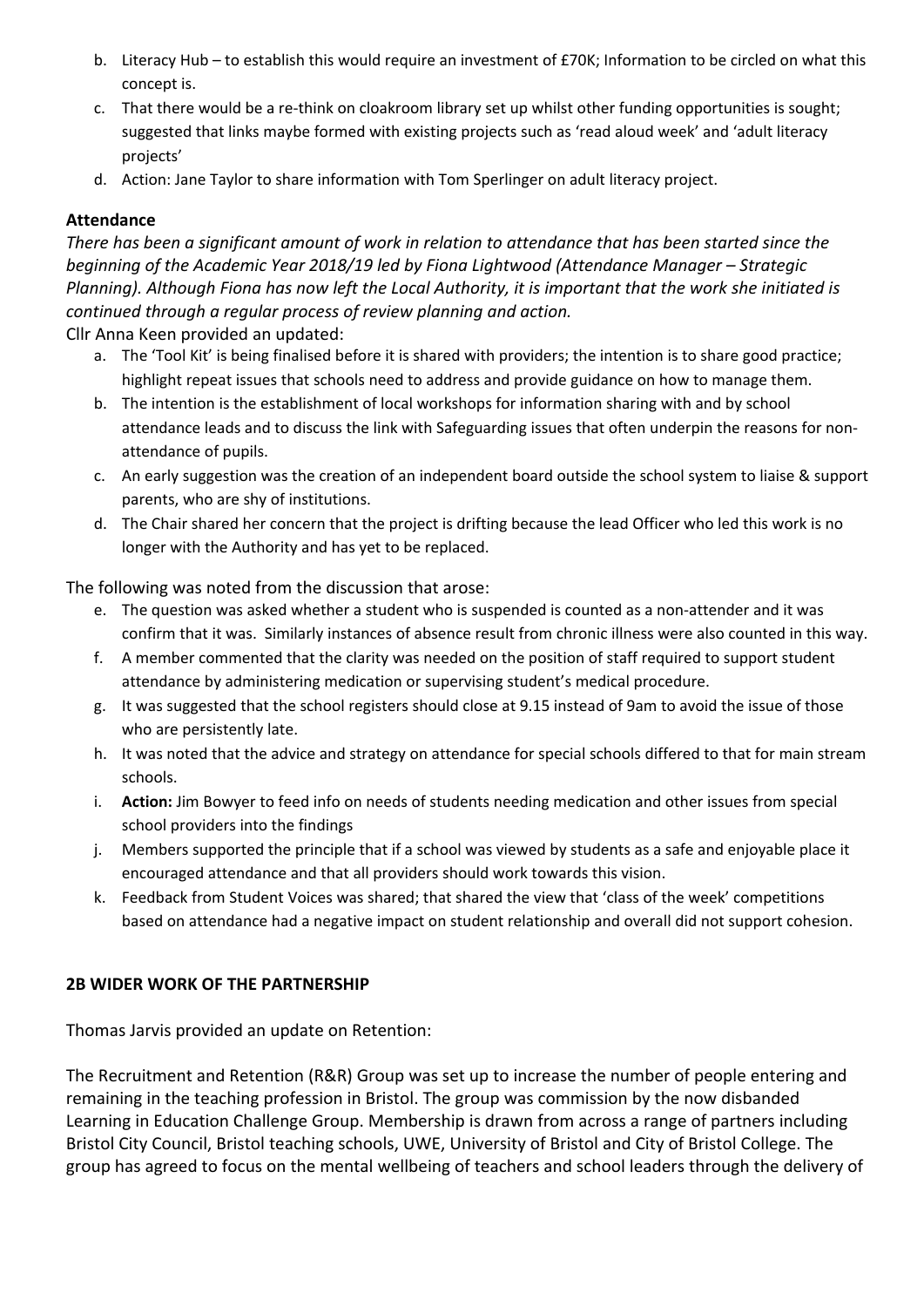Acceptance and Commitment Theory (ACT) based interventions in partnership with Bristol City Councils Educational Psychology service. £30,000 of funding has been ring fenced for the work of the R&R Group.

a. The Well-Being workshop is set for the 13<sup>th</sup> June 2019 at the Harbour Hotel. There are 200 delegate spaces; During September/October 2020 the project will commission a train the trainer practitioner event with the intention to train a cohort of 40; that they would be responsible for cascading the learning throughout their individual schools.

# **BAME Teach Diverse 'Increasing BAME Participation in The Teaching Profession Conference'**

Marie-Annick Gournet was invited to address the Board on the outcome of the Conference on BAME recruitment into the teaching profession held on the 8<sup>th</sup> December at City Hall. (The presentation to be shared)

- a. The conference was pulled together in one month but was able to attract 107 attendees from across the BAME community. Comments and statistic was shared to demonstrate the outcome of the conference that was well received by both attendees and participants.
- b. A positive outcome was the establishment of a BAME network to support those already in the education sector with a first meeting on the 22<sup>nd</sup> April 2019.
- c. Tom Sperlinger offered support to the network meetings and asked MAG to make contact.

## **Bristol WORKS**

WORKS is a Bristol Learning City Partnership (LCP) project which aims to deliver on the partnership commitment to make quality work experience and apprenticeship opportunities available to every young person.

The LCP has created and funded Bristol WORKS to build an innovative education, business and community partnership that aims to raise the aspirations of young people and their parents/carers through the development of experience of work opportunities and clear post 16 pathways for all young people, particularly those who face the greatest challenges in relation to learning, skills and employment. Jane Taylor(JT), Service Manager Employment & Skills was invited to address the Board.

- a. JT spoke to the report highlighting; that 2477 young people had experienced work and the project aspiration for the coming year was to raise this figure to 2500; That 4 additional schools had signed up to the scheme that now includes the Bristol Education Hospital Service; that they were looking to place students with special educational needs and was offering employers support to enable opportunities; information being collated to report to WECA on regional need.
- b. The ask of the Board was set out in the report. The project is looking to the partnership to propose from their networks employers who would participate in the schemes year three project to include disability awareness training; a ask from the universities partners and college to offer a workshop to support the carers and curriculum agenda of the WORKS schools.

# **Bristol Education Partnership and Learning City Festival**

Thomas Jarvis to share via email due to lack of time.